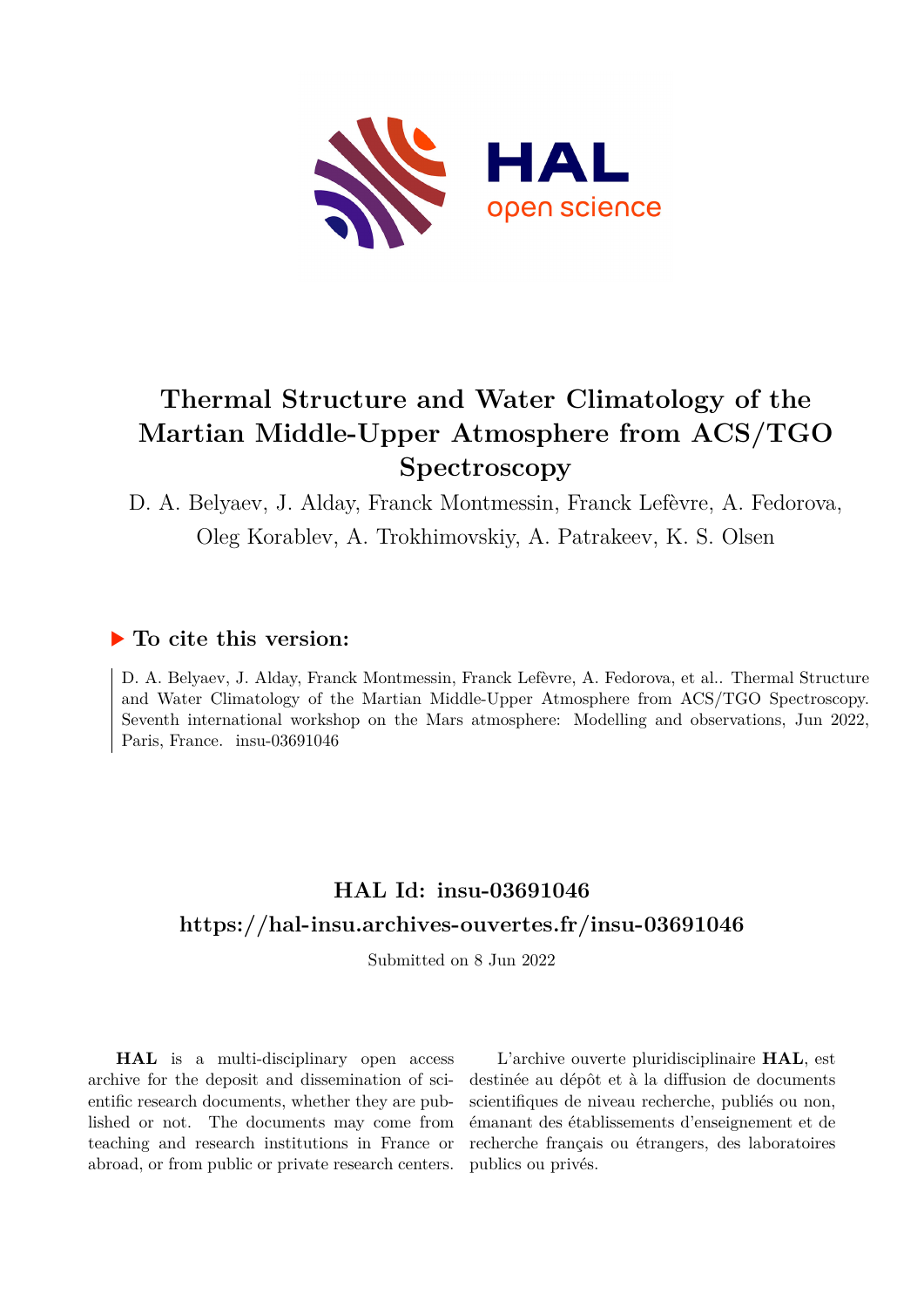## THERMAL STRUCTURE AND WATER CLIMATOLOGY OF THE MARTIAN MIDDLE-UPPER ATMOSPHERE FROM ACS/TGO **SPECTROSCOPY**

**D. A. Belyaev**, *Space Research Institute of the Russian Academy of Sciences (IKI), Moscow, Russia (bdenya.iki@gmail.com)*, **J. Alday,** *School of Physical Sciences, The Open University, UK,* **F. Montmessin**, **F. Lefѐvre,** *LATMOS/CNRS, Paris, France,* **A. Fedorova, O. Korablev, A. Trokhimovskiy, A. Patrakeev**, *Space Research Institute of the Russian Academy of Sciences (IKI), Moscow, Russia,* **K. S. Olsen**, *Department of Physics, University of Oxford, UK*.

#### **Introduction:**

The thermal structure of the middle (50-100 km) and upper (above 100 km) atmosphere of Mars holds key information relevant for climate modeling, atmospheric escape, understanding the impact of solar activity, as well as planning spacecraft maneuvers. The altitude range of 80-130 km hosts the layers of mesopause, the coldest atmospheric zone, and homopause, where the atmosphere is no longer uniformly mixed [1]. Moreover, water vapour molecules above  $~80 \text{ km}$ , when rises so highly [2-4], are effectively exposed by photolysis from the solar radiation that leads to H and O atoms escape.

In this paper, we report highly sensitive measurements of the vertical distribution of temperature,  $CO<sub>2</sub>$  and  $H<sub>2</sub>O$  densities as measured by the Atmospheric Chemistry Suite (ACS) on board ExoMars Trace Gas Orbiter (TGO) in the regime of solar occultation [5]. The middle-IR channel (ACS-MIR) has been performing the experiment since April 2018 in the spectral range from 2.3 to 4.2 μm with the resolving power exceeding 25 000. In the occultation mode, the instrument senses  $CO<sub>2</sub>$  absorption band around 2.7 μm in an extremely broad altitude range, from 20 to 180 km, covering the troposphere, the mesosphere and the thermosphere of Mars. In parallel, the strong  $H_2O$  band at 2.66-2.67  $\mu$ m is also observed for the first time up to 120 km.

In the paper, we discuss our scheme of the temperature and  $CO<sub>2</sub>$ , H<sub>2</sub>O density retrievals [4, 6] validating with atmospheric models and with simultaneous measurements by ACS-NIR below 100 km [2]. The climatology is provided by the seasonal and latitude coverage of observations that includes about 600 vertical profiles spreading over 1.5 Martian Years (MY), from the middle of MY 34 to the end of MY 35. The dataset allows observing seasonal and latitudinal variations of the thermal structure at the dawn and dusk terminators. Temperature and pressure conditions for  $H_2O$  and  $CO_2$  saturation are analyzed as well.

#### **Results of observations:**

Our measurements cover several Martian seasons containing the second half of MY 34 and the entire MY 35, which correspond to ACS MIR observations from May 2018 to January 2021. The selected data

set comprises 308 occultation sessions in the Northern Hemisphere and 301 sessions in the Southern Hemisphere, encompassing seasonal periods from  $L<sub>S</sub>$  $= 180^\circ$  to  $L_s = 356^\circ$  in MY 35. We highlight several key points of our observations:

 Seasonal variability of the Martian temperature and  $CO<sub>2</sub>$  density is observed at altitudes from 20 to 180 km [6].

• The mesopause altitude rises from 70-90 km in the high latitudes of winter to 130-150 km in the summer season for both hemispheres [6].

 The homopause altitude varies from 80 km at aphelion to 110 km at perihelion in the MY 34 and 35, and it depends on dust activity [6].

• For the first time, water relative abundances are reported in a previously unexplored altitude range: from 100 to 120 km [4].

• Both the global dust storm in MY 34 and the two perihelion seasons (MY34, 35) reveal 10–50 parts of  $H_2O$  per million by volume (ppmv) at  $100-$ 120 km. At the same time, it does not exceed 2 ppmv during aphelion of MY 35 [4].

 $\bullet$  High altitude H<sub>2</sub>O super saturation conditions (>10) occur at 80-110 km every perihelion season. For  $CO<sub>2</sub>$ , the condensation episodically occurs at aphelion Polar Regions in troposphere altitudes.

#### **Acknowledgements:**

The ACS experiment is led by the Space Research Institute (IKI) in Moscow, assisted by LATMOS in France. Retrievals and analysis of temperature and water distributions, performed by the authors at IKI, are funded by grant #20-42-09035 of the Russian Science Foundation.

#### **Bibliography:**

[1] Bougher et al. (2017). Chapter 14: Upper Atmosphere and Ionosphere, in *The Atmosphere and Climate of Mars*, ed. B. Haberle, M. Smith, T. Clancy, F. Forget, R. Zurek, Cambridge University Press, https://doi.org/10.1017/9781107016187.

[2] Fedorova et al. (2020). Stormy water on Mars: The distribution and saturation of atmospheric water during the dusty season. *Science*, *367*(6475), 297–300. https://doi.org/10.1126/science.aay9522.

[3] Fedorova et al. (2021). Multi-annual monitor-